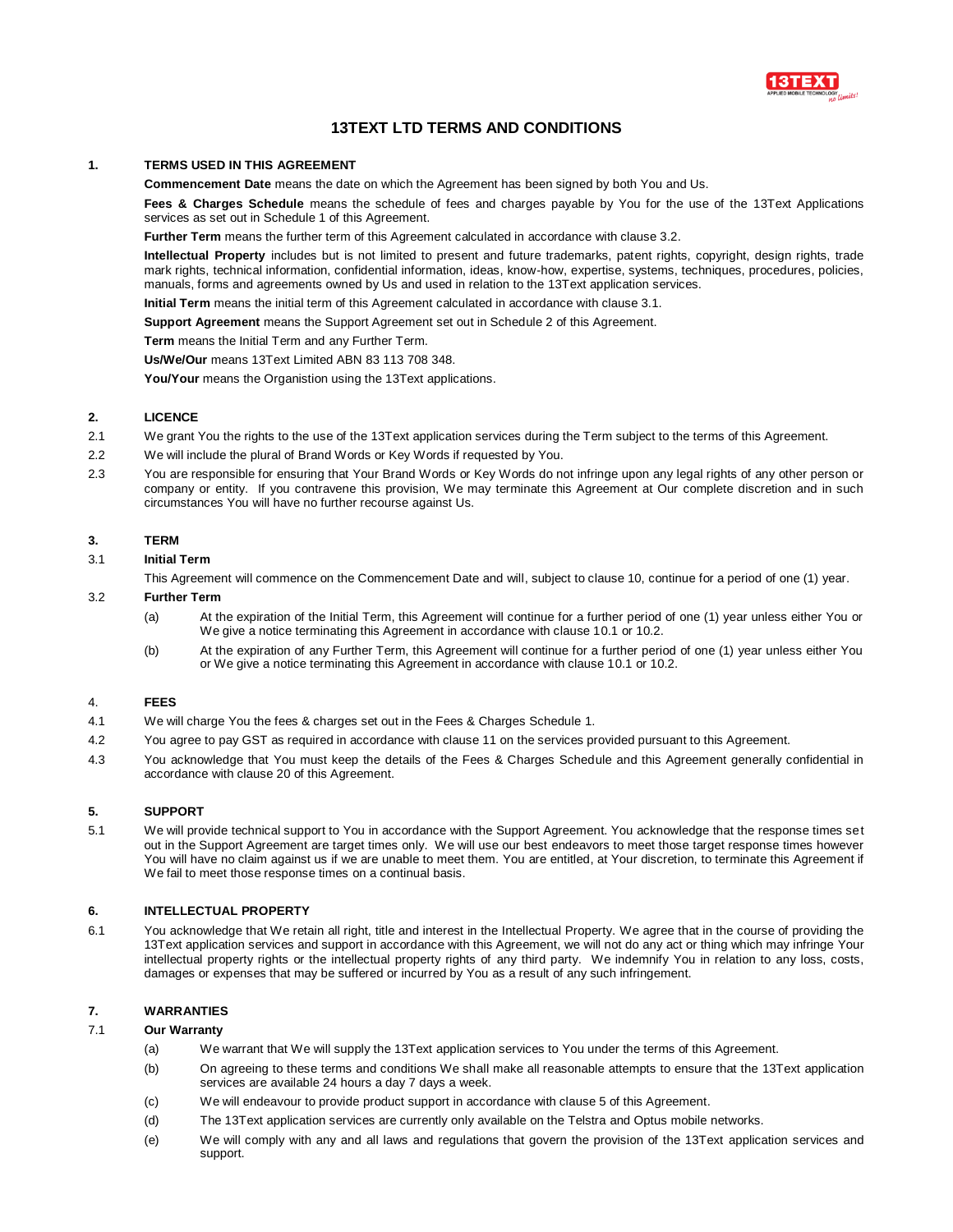

# 7.2 **Your Warranty**

- (a) You will comply with any and all laws and regulations that govern the use of the 13Text application services.
- (b) You have the legal rights to use Your chosen Brand Words or Key Words and Your chosen Brand Words or Key Words will not infringe upon any legal rights of any other person or company or entity.
- (c) You will not sub-license the rights granted under this Agreement to any other person or entity.
- (d) You will not apply for a business name, company name, domain name or any other trading entity that incorporates the 13Text applications in any way.

#### **8. LIMITATION OF LIABILITY**

- 8.1 The 13Text application services are delivered over telecommunications carrier networks, and We are therefore not able to guarantee that there will be no interruptions to service. All services are delivered as best efforts.
- 8.2 Performance of the services are dependant on factors outside of our control, including traffic on and technical difficulties with the internet, telephone networks, SMS and email systems where they apply to your service. In no event will either party be liable to the other for any consequential special or incidental damages and including without limitation, damages resulting from loss of profits whether based on breach of contract, tort (including negligence), product liability or otherwise. This limitation will apply even if We have been advised of the possibility of such damages. We shall not be obliged to put in place any substitute or alternative service should there be a failure of or delay in providing the service.
- 8.3 We and Our agents cannot and must not be held responsible or liable for any losses suffered, except in the case of clause 6.1, any breach by Us of this Agreement or any negligent or willful act or omission by Us or Our agents .

#### **9. CUSTOMER COMPLAINTS**

- 9.1 We are committed to providing You with excellent service. If Our service or support has not met Your expectations, We would like to know. Your feedback can assist Us in improving Our business.
- 9.2 If You have a complaint or would like to provide Us with feedback on Our services You can contact Us in any of the ways listed below.

**By email** at support@13text.com.au;

**By phoning Our Customer Service Team** on 07 3510 2102 during the hours of 8.30am to 5.00pm Monday to Friday;

**By writing to Us** at PO Box 551, Ashgrove, Queensland 4060; or

**By sending a fax to Us** to 07 3366 9344.

- 9.3 We will contact You in relation to Your complaint within 48 hours of receiving Your complaint. We will endeavour to resolve Your complaint at that time. If We are unable to resolve your issue at the time, We will give you an estimate on how long We believe it will take to address Your complaint. We aim to resolve all customer complaints within 10 working days.
- 9.4 We endeavour to resolve all customer complaints however if You are unsatisfied with how We have dealt with Your complaint You may contact the Office of Fair Trading (or equivalent consumer body) in Your state for further assistance.

# **10. TERMINATION**

#### 10.1 **Notice by You to Terminate**

- (a) You may terminate this agreement by providing thirty (30) days notice in writing to Us.
- (b) Notice is required to be via registered mail or by email or facsimile.

# 10.2 **Notice by Us to Terminate**

We may terminate this Agreement:

- (a) with effect from the end of any Initial Term or Further Term by giving You at least thirty (30) days notice in writing;
- (b) If You are in breach of this Agreement and fail to rectify such breach within thirty (30) days of Us giving you notice in writing of the nature of the breach and what is required to remedy it; or
- (c) If You become bankrupt or insolvent.

# 10.3 **Effect of Termination**

On termination:

(a) All of Your rights to the use of the 13Text application services immediately cease.

# **11. GST**

- 11.1 Where any Supply under this Agreement is or becomes subject to GST, an amount equal to the GST paid or payable in respect of the Supply will be added to the fee paid or payable for the Supply under this Agreement.
- 11.2 The provisions of this clause 11 apply notwithstanding any other clause of this Agreement whatsoever.
- 11.3 Each party agrees to do all things, including providing invoices and other documentation that may be necessary or desirable to enable or assist the other party to claim any credit, set off, rebate or refund in relation to any amount of GST paid or payable in respect of any Supply under this Agreement.
- 11.4 In this clause 'Supply' means any form of supply whatsoever and includes any supply with in the meaning of any Commonwealth, State or Territory legislation imposing or relating to the imposition of GST.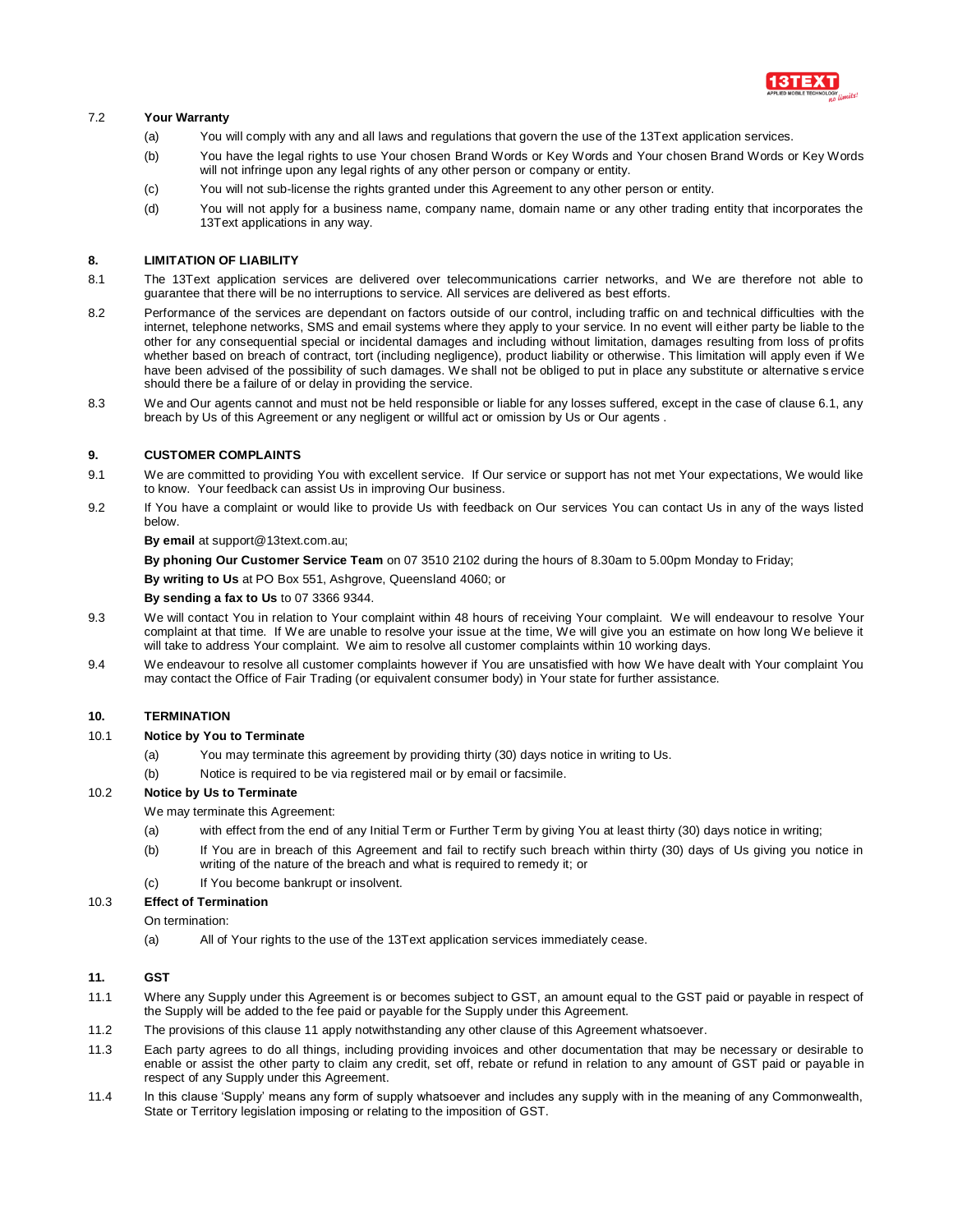

# **12. ASSIGNMENT**

- 12.1 You agree that this Agreement is personal to You. You must not assign, sub-license, transfer, mortgage or charge this Agreement or any of Your rights under this Agreement.
- 12.2 We may assign this Agreement at any time without Your consent provided that We cause any assignee to enter into a Deed of Assignment and Covenant agreeing to be bound by the terms of this Agreement.

#### **13. SEVERANCE**

- 13.1 In the event of any covenant or other provision of this Agreement be acknowledged by the parties or found by a court to be invalid, illegal, unlawful or otherwise being incapable of enforcement such court or other provision will be severed from the remainder of this Agreement and will be deemed never to have been part of it and all other covenants and provisions of this Agreement shall nevertheless prevail and remain in full force and effect and be valid and fully enforceable and no covenant or other provision hereof shall be construed to be dependant upon any covenant or provision unless so expressed therein.
- 13.2 In the event of any such provision being severed pursuant to this clause the parties shall endeavour to agree upon provisions in substitution therefore which are not illegal and which substantially express the meaning of the severed provisions.

#### **14. AMENDMENT**

With the exception of any amendment or variation to this Agreement by Us which is specifically permitted under the terms of this Agreement, an amendment or variation to this Agreement is not effective unless it is in writing and signed by the parties.

# **15. FURTHER ASSURANCES**

Each party will (and will procure every other person as required) do all things (including executing all documents) necessary or desirable to give full effect to this Agreement and the transactions contemplated by this Agreement.

### **16. NOTICES**

#### 16.1 **Methods of Service**

Service of any notice, document, originating process or document in a court proceeding or required to be served under any Act, under or relating to this Agreement shall be sufficiently served:

- (a) if delivered personally to the party to be served;
- (b) if left at or sent by pre-paid registered post to:
	- (i) the address of the party to be served as set out in the description of that party at the beginning of this Agreement;
	- (ii) the last known place of abode or business of the party to be served; or
	- (iii) the registered office of any party to be served which is a company.
- (c) if sent by facsimile or email transmission to the facsimile number or email address of the party to be served as set out at the beginning of this Agreement, provided that no transmission error message is received by the sender.

#### 16.2 **Electronic Communications**

Subject to clause 10.1, the parties consent to any information, notice, document, originating process or document in a court proceeding in relation to this Agreement being given by electronic communications.

#### 16.3 **Receipt of Notices**

In the case of:

- (a) serving notice in accordance with clause 16.1(b), such notice shall be deemed to have been duly served and received on the second day after such notice has been posted; and
- (b) serving notice in accordance with clause 16.1(c), such notice shall be deemed to have been duly served and received at the time such facsimile or email transmission is sent.

#### 16.4 **Deemed Personal Service**

The parties agree and acknowledge that service in accordance with clause 16.1 is deemed to be effective personal service of any notice, document, originating process or document in a court proceeding.

#### 16.5 **Non-Merger**

This clause 16 shall remain in full force and effect notwithstanding the termination of this Agreement and shall not merge on completion.

#### **17. GOVERNING LAW**

This Agreement is governed by and construed in accordance with the laws of the State of Queensland and the parties submit to the non-exclusive jurisdiction of the courts of that state, and courts of appeal from them. Each party waives any right it has to object to an action being brought in those courts, including, without limitation, by claiming that the action has been brought in an inconvenient forum and those courts do not have jurisdiction.

# **18. WAIVER**

- 18.1 A party's failure or delay to exercise a power or right does not operate as a waiver of the power or right.
- 18.2 The exercise of power or right does not preclude either its exercise in the future or the exercise of any other power or right.
- 18.3 A waiver is not effective unless in writing.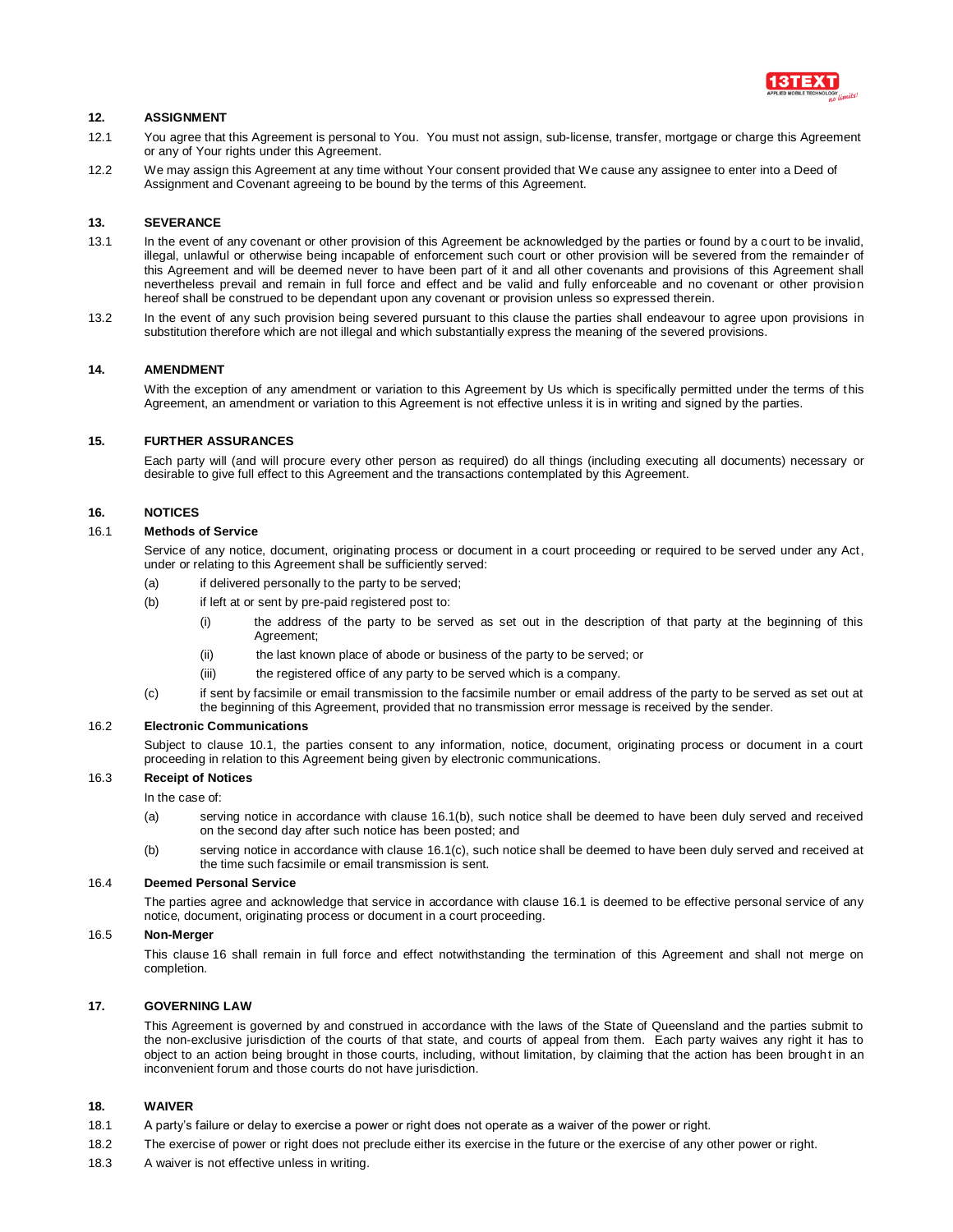

18.4 A waiver of a power or right is effective only in respect of the specific instances to which it relates and for the specific purpose for which it is given.

# **19. COUNTERPARTS**

This Agreement may be executed in any number of counterparts and by facsimile counterparts and by different persons on separate counterparts. All such counterparts shall together constitute the one Agreement.

# **20. CONFIDENTIALITY**

- 20.1 Confidential Information means all financial and business information of whatever kind relating to the disclosing party (including profit projections, research, diagrams, plans, Intellectual Property) or used by the disclosing party and disclosed to the recipient party prior to or at or after the execution of this Agreement and includes:
	- (a) the details of the fees & charges set out in the Fees & Charges Schedule;
	- (b) the terms of this Agreement;
	- (c) all statements whether oral or in writing made to or at of after the execution of this Agreement;
	- (d) Any other information disclosed by the disclosing party to the recipient party during the term of this Agreement; and
	- (e) All information or knowledge acquired by the recipient party as a result of access to any Confidential Information.
- 20.2 The recipient party agrees that it will:
	- (a) treat the Confidential Information as subject to a duty of confidence and will only use the Confidential Information in a manner consistent with the terms of this Agreement;
	- (b) except as is permitted specifically under this Agreement, will not in any other way use the Confidential Information without the prior written consent of the disclosing party;
	- (c) ensure that all written material provided by the disclosing party to the recipient party as the result of this Agreement is safely and securely stored when not in use and the recipient party acknowledges that such material including all copies remain the exclusive property of the disclosing party; and
	- (d) cause all of its employees to enter into a Confidentiality Agreement in such form as the disclosing party requires from time to time.
- 20.3 This clause will survive and continue in full effect following termination of this Agreement.

# **21. CHARITIES AND NOT FOR PROFIT ORGANISATIONS**

All the charities and not for profit organisations that appear on our Website have entered into an arrangement with 13Text Ltd, to enable us to collect donations made via our Website on their behalf. We cannot collect donations without their permission. All donations are made in Australian Dollars and are not subject to GST. All donations are to be made via a valid Credit card.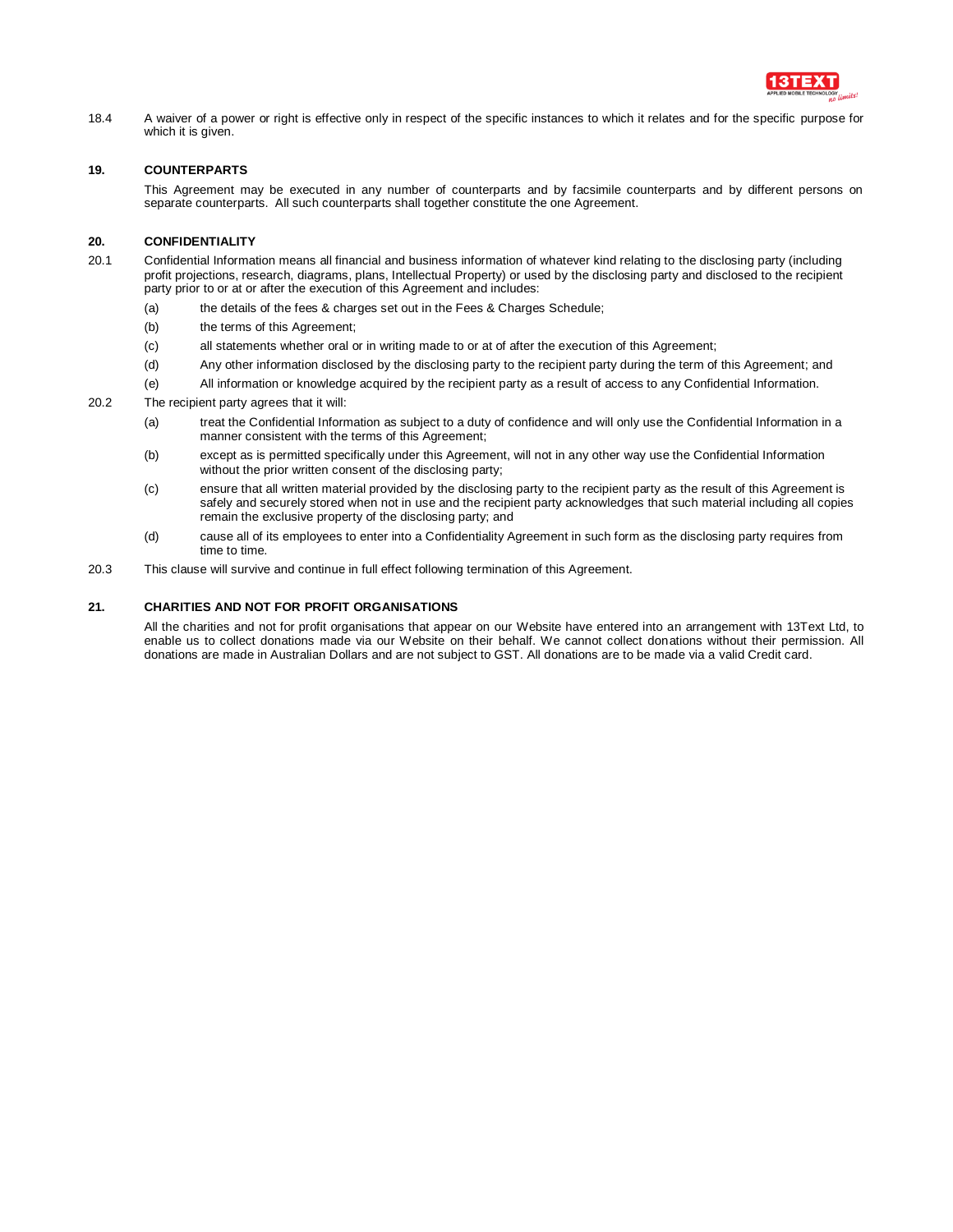

# **SCHEDULE ONE**

| <b>Items</b>                                                                                        | <b>Description of Services</b>                                                                                                                                                                                                                                                                                                                                                                                |  |  |  |  |
|-----------------------------------------------------------------------------------------------------|---------------------------------------------------------------------------------------------------------------------------------------------------------------------------------------------------------------------------------------------------------------------------------------------------------------------------------------------------------------------------------------------------------------|--|--|--|--|
| Licence                                                                                             | 13Text licence for the following applications: See product descriptions<br>Text2Talk<br>Text2Donate (including: Easy Donor)<br>$\bullet$<br>$\bullet$<br>Click2Talk<br>SMS2Campaign<br>$\bullet$<br>Text2Buy<br>HaveYourSay<br>$\bullet$<br>$\bullet$                                                                                                                                                         |  |  |  |  |
| Setup and<br>Configuration                                                                          | Setup and Configuration of each application<br>• SMS Keyword setup<br>• Configuration<br>• Setup of messages, both SMS and Voice<br>• Setup of reporting and email notification                                                                                                                                                                                                                               |  |  |  |  |
| <b>Testing</b>                                                                                      | Testing of each application<br>• Testing of all scenarios                                                                                                                                                                                                                                                                                                                                                     |  |  |  |  |
| <b>Reporting</b>                                                                                    | Reports contain the following information:<br>• Campaign identification<br>• Monthly, Weekly, Daily reports<br>• Reports in CSV format for data base collection<br>• Call cost and call duration<br>• Contact Numbers                                                                                                                                                                                         |  |  |  |  |
| <b>Email Reports</b>                                                                                | Reports emailed to a nominated contact<br>• Automated immediate notification of customer successful interactions<br>• Automated Daily, Weekly and Monthly summary reports                                                                                                                                                                                                                                     |  |  |  |  |
| <b>Technical</b><br><b>Support</b>                                                                  | <b>Technical Support and Maintenance</b><br>• Service Level Agreement<br>• 24 /7 Contact Support                                                                                                                                                                                                                                                                                                              |  |  |  |  |
| <b>Consulting &amp;</b><br><b>Design</b><br>&<br>Ongoing<br><b>Support and</b><br><b>Consulting</b> | As part of our Design and setup procedures to maximize your investment we<br>provide the following:<br>• A single point of contact from the start to completion<br>• Meet and liaise with all stakeholders if required<br>• Collect and compile data and information for network setup<br>• Demonstrate final solution with client feedback<br>• Make any necessary changes to processes or response criteria |  |  |  |  |
| <b>Service</b><br><b>Numbers</b>                                                                    | Can use any of the following service numbers<br>• 0488-Text-Us (0488-8398-87)                                                                                                                                                                                                                                                                                                                                 |  |  |  |  |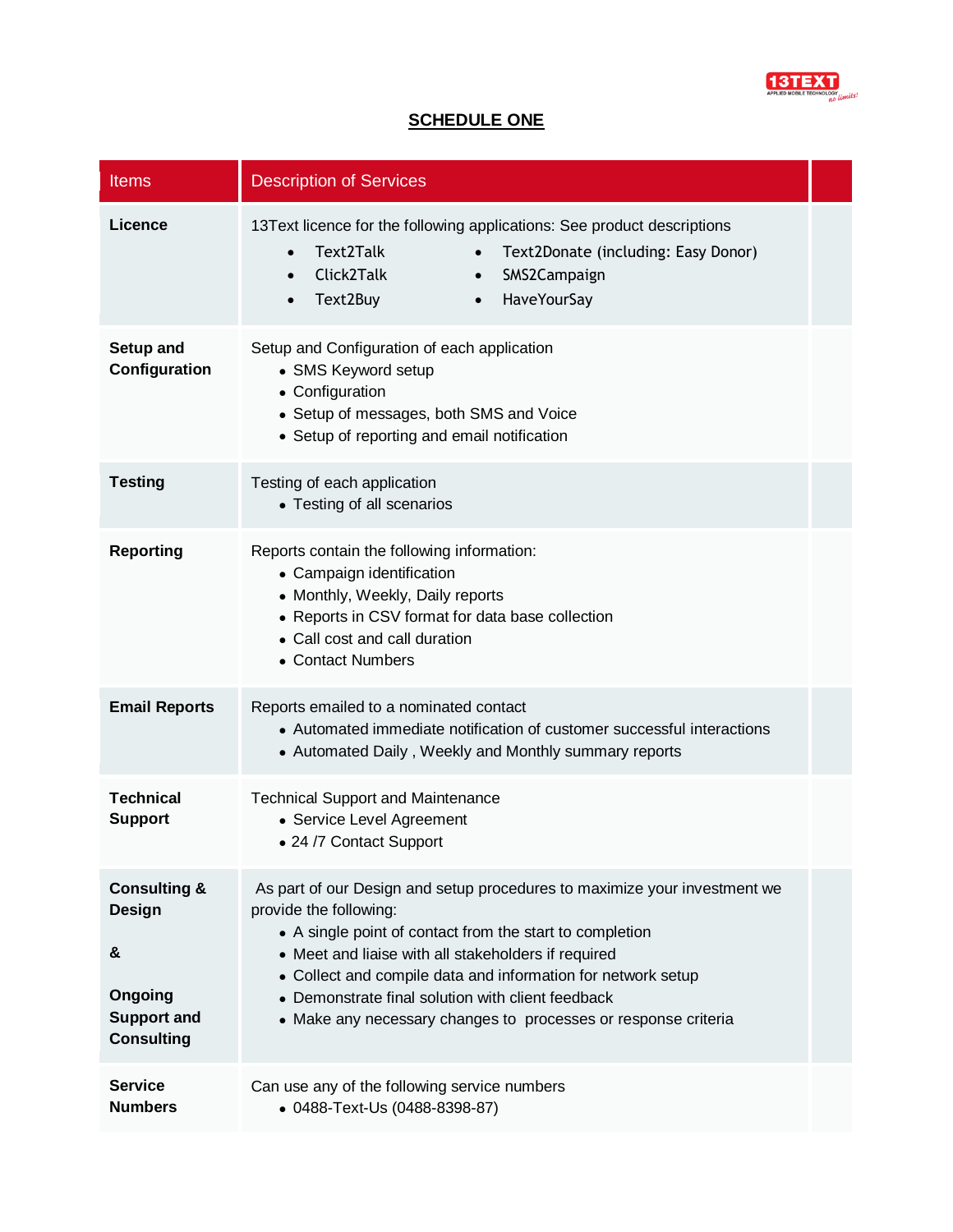

|                    | • 13Text (138398)                                                                                                                      |  |  |  |  |
|--------------------|----------------------------------------------------------------------------------------------------------------------------------------|--|--|--|--|
| <b>Costs</b>       | <b>Setup / Configuration Fee (Once Only Cost)</b><br>\$TBA (Including GST) – dependant on scale and complexity                         |  |  |  |  |
| <b>Call Costs</b>  | <b>Call Costs</b><br>\$TBA - dependant on scale and volumes                                                                            |  |  |  |  |
| <b>Service Fee</b> | <b>Service Fee</b><br>\$TBA – dependant on the application - (To cover all Infrastructure,<br><b>Technology Costs and SMS Charges)</b> |  |  |  |  |
| <b>NOTE</b>        | Agreements can be cancelled at any time with just one months notice -<br><b>NO LONG TERM CONTRACTS REQUIRED</b>                        |  |  |  |  |
|                    |                                                                                                                                        |  |  |  |  |